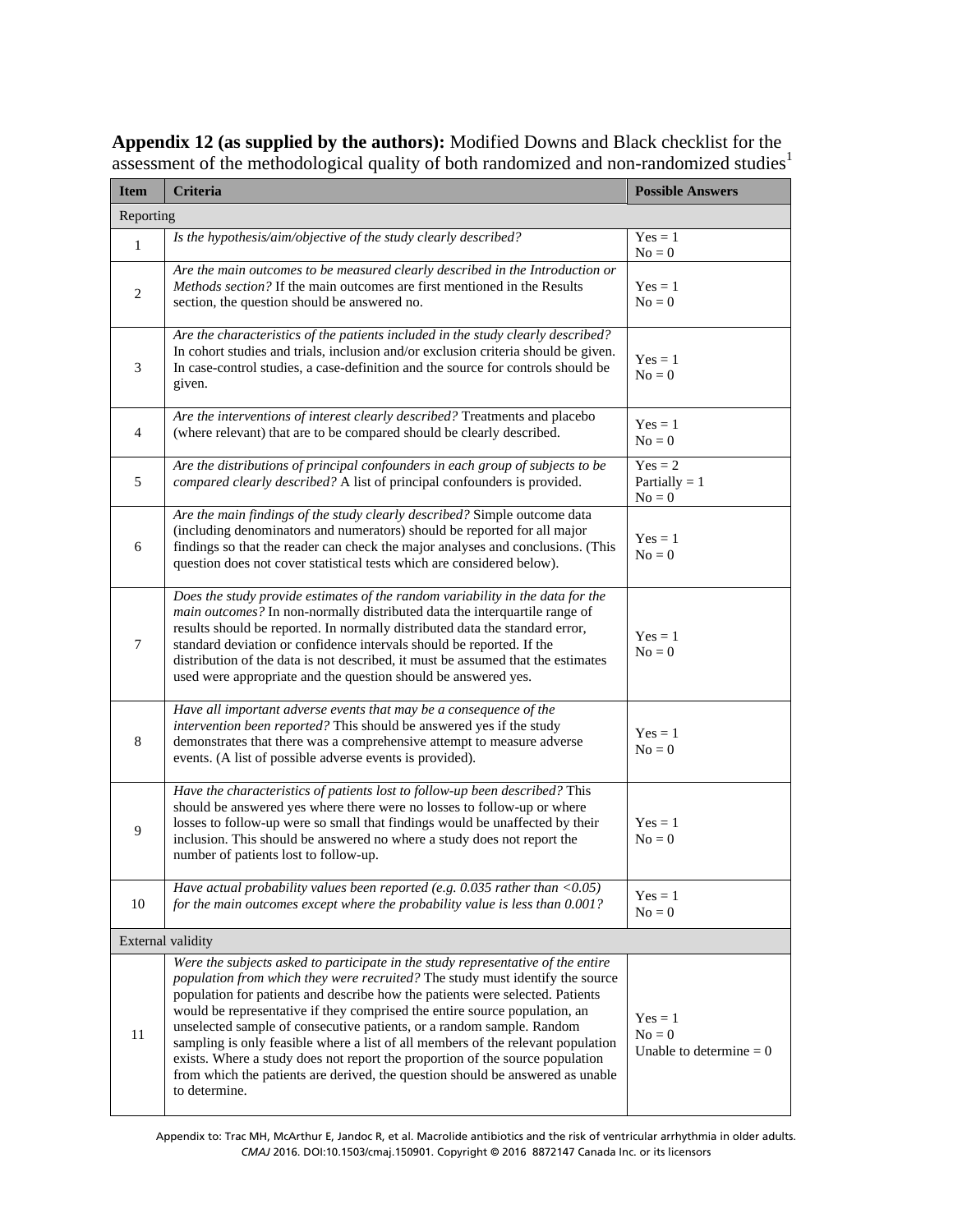| 12                                               | Were those subjects who were prepared to participate representative of the<br>entire population from which they were recruited? The proportion of those<br>asked who agreed should be stated. Validation that the sample was<br>representative would include demonstrating that the distribution of the main<br>confounding factors was the same in the study sample and the source<br>population.                                                                                                                                            | $Yes = 1$<br>$No = 0$<br>Unable to determine $= 0$  |  |  |
|--------------------------------------------------|-----------------------------------------------------------------------------------------------------------------------------------------------------------------------------------------------------------------------------------------------------------------------------------------------------------------------------------------------------------------------------------------------------------------------------------------------------------------------------------------------------------------------------------------------|-----------------------------------------------------|--|--|
| 13                                               | Were the staff, places, and facilities where the patients were treated,<br>representative of the treatment the majority of patients receive? For the<br>question to be answered yes the study should demonstrate that the intervention<br>was representative of that in use in the source population. The question should<br>be answered no if, for example, the intervention was undertaken in a specialist<br>centre unrepresentative of the hospitals most of the source population would<br>attend.                                       | $Yes = 1$<br>$No = 0$<br>Unable to determine $= 0$  |  |  |
|                                                  | Internal validity - bias                                                                                                                                                                                                                                                                                                                                                                                                                                                                                                                      |                                                     |  |  |
| 14                                               | Was an attempt made to blind study subjects to the intervention they have<br>received? For studies where the patients would have no way of knowing which<br>intervention they received, this should be answered yes.                                                                                                                                                                                                                                                                                                                          | $Yes = 1$<br>$No = 0$<br>Unable to determine $= 0$  |  |  |
| 15                                               | Was an attempt made to blind those measuring the main outcomes of the<br>intervention?                                                                                                                                                                                                                                                                                                                                                                                                                                                        | $Yes = 1$<br>$No = 0$<br>Unable to determine $= 0$  |  |  |
| 16                                               | If any of the results of the study were based on "data dredging", was this made<br>clear? Any analyses that had not been planned at the outset of the study should<br>be clearly indicated. If no retrospective unplanned subgroup analyses were<br>reported, then answer yes.                                                                                                                                                                                                                                                                | $Yes = 1$<br>$No = 0$<br>Unable to determine $= 0$  |  |  |
| 17                                               | In trials and cohort studies, do the analyses adjust for different lengths of<br>follow-up of patients, or in case-control studies, is the time period between the<br>intervention and outcome the same for cases and controls? Where follow-up<br>was the same for all study patients the answer should be yes. If different<br>lengths of follow-up were adjusted for by, for example, survival analysis the<br>answer should be yes. Studies where differences in follow-up are ignored<br>should be answered no.                          | $Yes = 1$<br>$No = 0$<br>Unable to determine $= 0$  |  |  |
| 18                                               | Were the statistical tests used to assess the main outcomes appropriate? The<br>statistical techniques used must be appropriate to the data. For example<br>nonparametric methods should be used for small sample sizes. Where little<br>statistical analysis has been undertaken but where there is no evidence of bias,<br>the question should be answered yes. If the distribution of the data (normal or<br>not) is not described it must be assumed that the estimates used were<br>appropriate and the question should be answered yes. | $Yes = 1$<br>$N_0 = 0$<br>Unable to determine $= 0$ |  |  |
| 19                                               | Was compliance with the intervention/s reliable? Where there was non-<br>compliance with the allocated treatment or where there was contamination of<br>one group, the question should be answered no. For studies where the effect of<br>any misclassification was likely to bias any association to the null, the question<br>should be answered yes.                                                                                                                                                                                       | $Yes = 1$<br>$No = 0$<br>Unable to determine $= 0$  |  |  |
| 20                                               | Were the main outcome measures used accurate (valid and reliable)? For<br>studies where the outcome measures are clearly described, the question should<br>be answered yes. For studies which refer to other work or that demonstrates the<br>outcome measures are accurate, the question should be answered as yes.                                                                                                                                                                                                                          | $Yes = 1$<br>$No = 0$<br>Unable to determine $= 0$  |  |  |
| Internal validity - confounding (selection bias) |                                                                                                                                                                                                                                                                                                                                                                                                                                                                                                                                               |                                                     |  |  |
| 21                                               | Were the patients in different intervention groups (trials and cohort studies) or<br>were the cases and controls (case-control studies) recruited from the same<br>population? For example, patients for all comparison groups should be<br>selected from the same hospital. The question should be answered unable to<br>determine for cohort and case-control studies where there is no information                                                                                                                                         | $Yes = 1$<br>$No = 0$<br>Unable to determine $= 0$  |  |  |

Appendix to: Trac MH, McArthur E, Jandoc R, et al. Macrolide antibiotics and the risk of ventricular arrhythmia in older adults. *CMAJ* 2016. DOI:10.1503/cmaj.150901. Copyright © 2016 8872147 Canada Inc. or its licensors